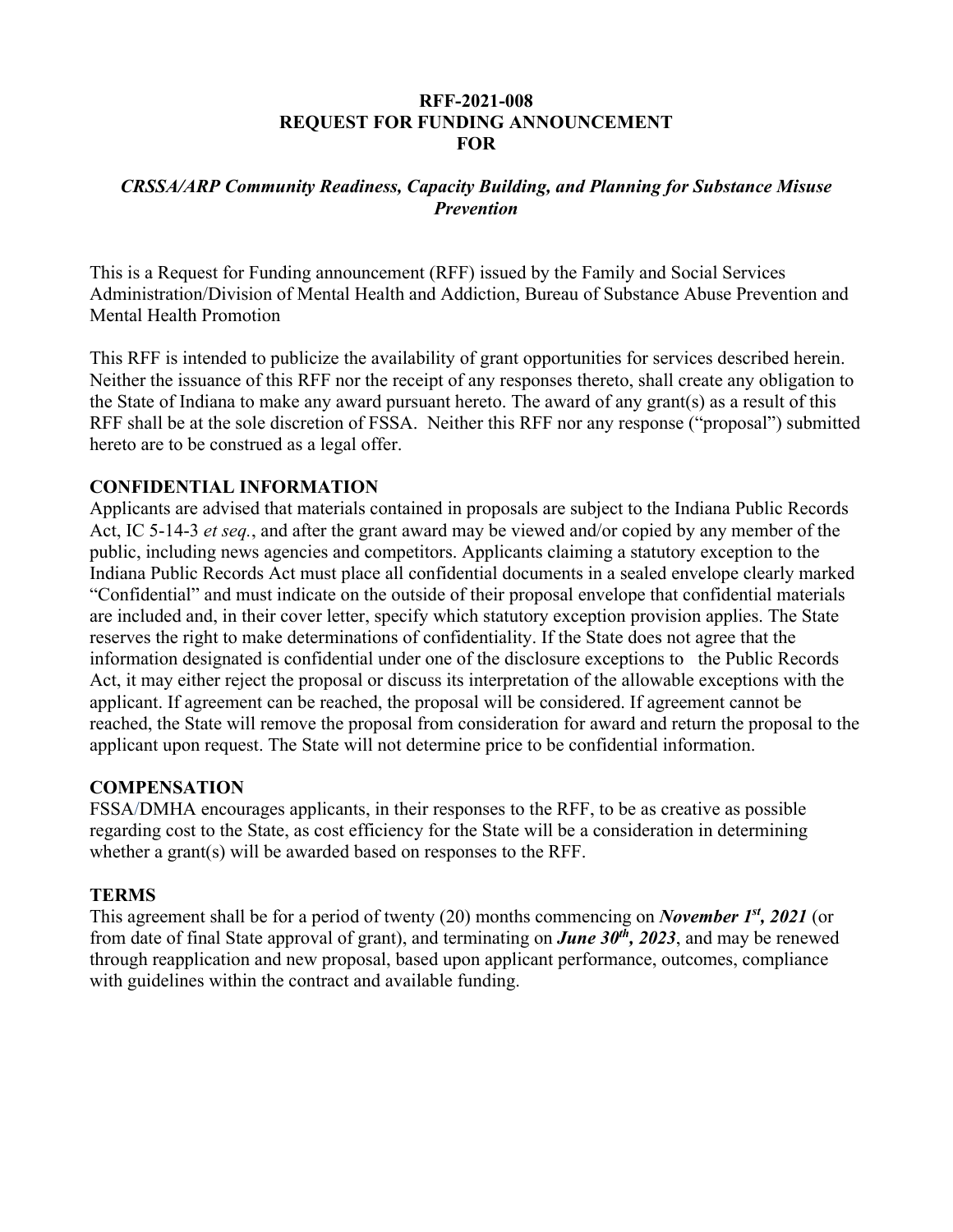## **PROPOSALS**

Applicants interested in providing these services to FSSA/DMHA should submit an electronic proposal via email or online submission to:

## *DMHA/Prevention* **Family and Social Services Administration Division of Mental Health and Addiction 402 West Washington Street, Room W353 Indianapolis, Indiana 46204**

**Email Address: [Prevention@fssa.IN.gov](mailto:Prevention@fssa.IN.gov)**

**Online submission site:** [https://infssa.az1.qualtrics.com/jfe/form/SV\\_1R0cHBA1Bq8AQmi](https://infssa.az1.qualtrics.com/jfe/form/SV_1R0cHBA1Bq8AQmi)

The copies must be assembled in the following manner:

- 1. A cover letter of application signed by the Director or agency board president identifying the amount of funds requested
- 2. Completed Attachment A, Application Information and Proof of Non-Profit Status-501(c)(3) Certificate
- 3. Description of Organization
- 4. Community Needs
- 5. Community Substance Misuse Prevention Efforts
- 6. Capacity to Provide Prevention Programming
- 7. Community Partners
- 8. Description of Key staff
- 9. Proposed Budget (Complete Attachment B and Budget Summary Narrative)
- 10. Attachments

Proposals must be received no later than **4:30 p.m. Eastern Time on October 1, 2021. Proposals received after 4:30 p.m. will not be considered.** Proposals must be delivered in electronic format with all appropriate forms and the subject heading of the electronic mail should state:

#### **RFF-2021-008**

# **RESPONSE TO REQUEST FOR FUNDING:** *CRSSA/ARP Community Readiness, Capacity Building, and Planning for Substance Misuse Prevention*

No more than one proposal per applicant should be submitted. In the cover letter please indicate the principal contact for the proposal along with a telephone, fax number and email address. **All proposals must have an electronic email address included.**

If submitting via the online link [\(https://infssa.az1.qualtrics.com/jfe/form/SV\\_1R0cHBA1Bq8AQmi\)](https://infssa.az1.qualtrics.com/jfe/form/SV_1R0cHBA1Bq8AQmi) please be sure that you have all the information and attachments you will need (see list above) prior to starting the online submission process. You will be able to copy and paste plain text only into the sections that require narrative responses and upload required attachments when indicated. If submitting online, please complete the proposal in one session as there is not a reliable way to save and return to complete at a later time.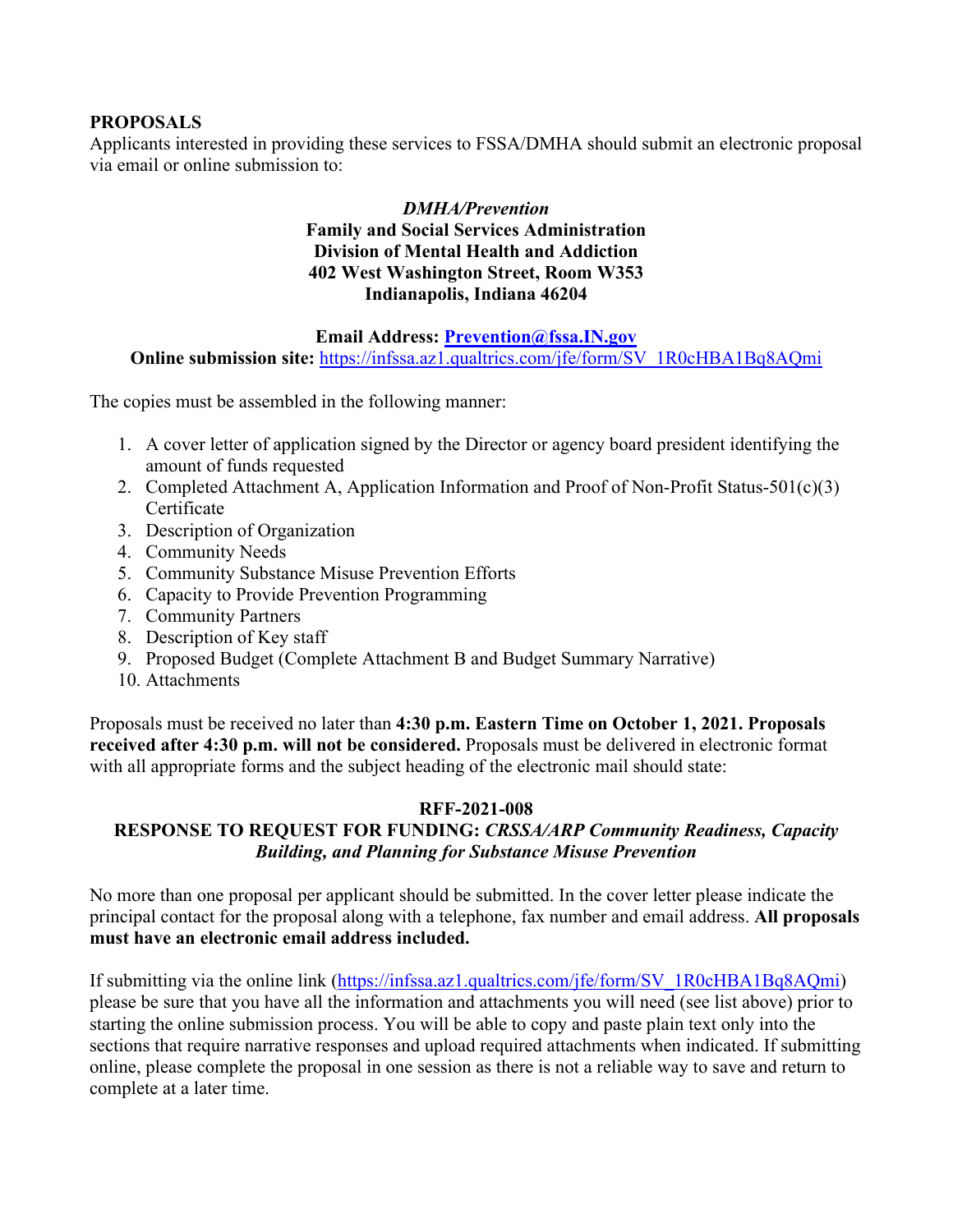**Any questions regarding this RFF** must be submitted in electronic format to *Melissa Carroll* at [Prevention@fssa.IN.gov](mailto:Prevention@fssa.IN.gov) no later than 4:30 p.m. Eastern Standard Time **September 17, 2021.** 

All inquiries are to be directed to *Melissa Carroll* and are not to be directed to any other staff member of FSSA. Such action may disqualify applicant from further consideration for this RFF.

## **TIME FRAME:**

| September 3, 2021         | <b>RFF</b> sent to potential applicants |
|---------------------------|-----------------------------------------|
| <b>September 17, 2021</b> | <b>RFF</b> questions due to DMHA        |
| <b>October 1, 2021</b>    | <b>RFF</b> proposals due to DMHA        |
| <b>October 15, 2021</b>   | <b>Notification of Awards to Agency</b> |
| <b>November 1, 2021</b>   | <b>Effective date of contact</b>        |
|                           |                                         |

#### **Grant:**

Selected applicants will receive a twenty (20) month grant (*November 1, 2021* to *June 30, 2023*) with a renewal option through reapplication and new proposal based upon DMHA funding, applicant performance, outcomes, and compliance with guidelines within the contract.

## **Funding:**

The award for fiscal years *2022-2023* will not exceed **\$150,000** for any applicant applying for this grant and can be less than the stated amount. Grant awards for this program are subject to budgetary exigencies associated with the availability of Federal and State funding. Total Federal funding award to the state of Indiana for fiscal year *2022-2023* is unknown in State match at the time of preparation of this document. It is expected to fund approximately 20 awards.

#### **SCOPE OF WORK**

This funding is 100% from federal sources and funded solely through the Substance Abuse Prevention and Treatment Block Grant, supplemental Coronavirus Response and Relief Supplemental Appropriations (CRSSA) and American Rescue Plan (ARP) stimulus funds, Primary Prevention setaside. Funds are to be used for **primary prevention services** that are targeted to the general public, specific high-risk populations, or other groups who are identified as not needing treatment*.* Funding may **not** be used for treatment, referral to treatment, recovery support, or other activities that do not qualify as primary prevention. Funding is to be used to address community needs that have been affected or exacerbated by the COVID-19 pandemic.

**This funding is intended for organizations that have minimal experience providing primary prevention and minimal current or past funding for primary prevention efforts, to be implemented in communities with little to no current primary prevention programming.**  Applicants will need to disclose any current primary prevention funding and programs or efforts taking place in the proposed community/county. This funding is intended to develop the capacity of communities to provide substance misuse primary prevention.

Recipients of this funding will spend the fist 12-14 months of the award period on assessment, capacity building, and planning efforts. Recipients will be expected to implement at least one best practice or evidence-based program, practice, or policy during the final six to eight months of the award period, based on the needs identified during the assessment phase.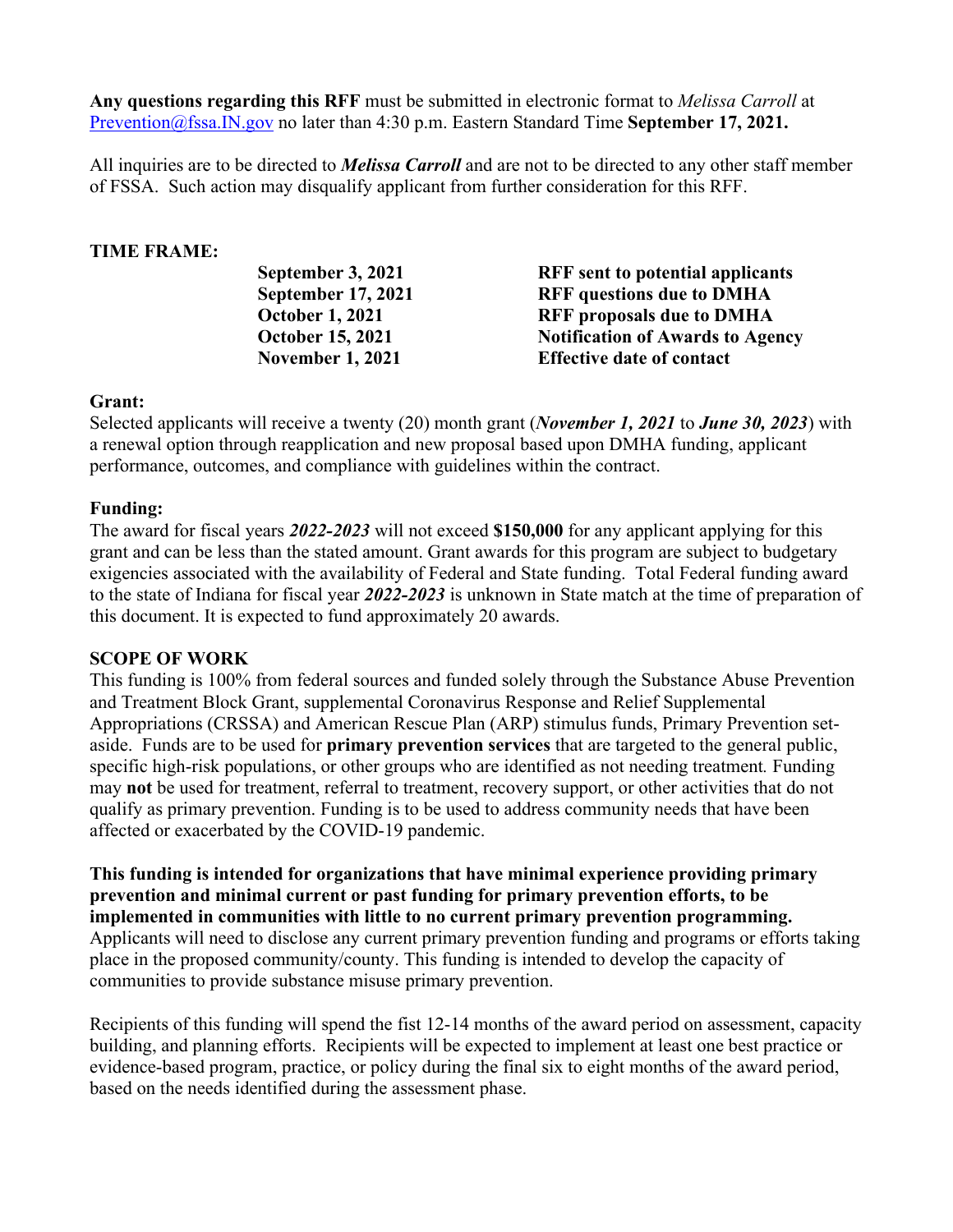Recipients will follow the Strategic Prevention Framework (SPF) throughout the grant period. This framework will guide recipients through Assessment, Capacity Building, Planning, Implementation, and Evaluation with Sustainability and Cultural Competency woven throughout. Through this process, the recipient will assess their community's needs and resources regarding substance misuse prevention, assess and build capacity to address substance misuse prevention, identify appropriate primary prevention strategies and plan for their implementation, and in the last six-eight months, implement and evaluate those strategies.

DMHA's Prevention Strategic Plan cites the following priorities for Indiana: Prevent underage alcohol use; Prevent binge drinking; Prevent tobacco sales to underage youth; Reduce the use of tobacco in youth; and reduce illicit drug use. Recipients of this funding will be expected to include these priorities when assessing the needs of their community. Recipients will also be expected to assess any high-risk, health disparate, and/or vulnerable populations in their community. Additionally, applicants will need to consult with the Regional Prevention System's local Client Consultation Board to obtain the locally identified priorities and commit to assessing and addressing those priorities if funded.

If other prevention programs, practices, and policies are currently being implemented in the proposed county(ies), applicants shall note these efforts, explain why these funds are needed and describe how they will expand these efforts. Grant funds shall not be used to supplant existing efforts in the community. These grant funds shall not duplicate or replace existing services and programs for which funding streams other than this RFF are available.

Recipients will attend DMHA-sponsored training on the SPF Process and foundational Prevention skills during the first quarter, as well as ongoing training throughout the grant period. Recipients will also work closely with the DMHA-designated Technical Assistance and Evaluation providers to guide their work and build skills. Recipients will utilize the DMHA-designated data collection system for reporting and tracking prevention efforts.

Recipients will be expected to engage with community coalitions, Local Coordinating Councils, and other community partners. Recipients will also be expected to engage with the DMHA Regional Prevention System and Regional Prevention Coordinator, and participate on the local Client Consultation Board. Please visit [https://www.in.gov/fssa/dmha/substance-misuse-prevention-and](https://www.in.gov/fssa/dmha/substance-misuse-prevention-and-mental-health-promotion/prevention-partners/)[mental-health-promotion/prevention-partners/](https://www.in.gov/fssa/dmha/substance-misuse-prevention-and-mental-health-promotion/prevention-partners/) to learn more about the regional system and view a map of regions. Contact information for the Regional Prevention Coordinators can be found here: https://www.in.gov/fssa/dmha/files/DMHA Prevention Regional Coordinators.pdf

Additional information about primary prevention and the SPF process can be found here: <https://store.samhsa.gov/product/Focus-on-Prevention/sma10-4120>

# **SELECTION PROCESS AND CRITERIA**

To be eligible to apply for this grant award, applicants must possess the following characteristics:

- 1. Be constituted as a private, nonprofit, and community-based organization or agency.
- 2. Have demonstrated fiscal and programmatic capacity to complete the work stated in the RFF.
- 3. Have demonstrated capacity to maintain competent and well-trained staff to carry out program tasks.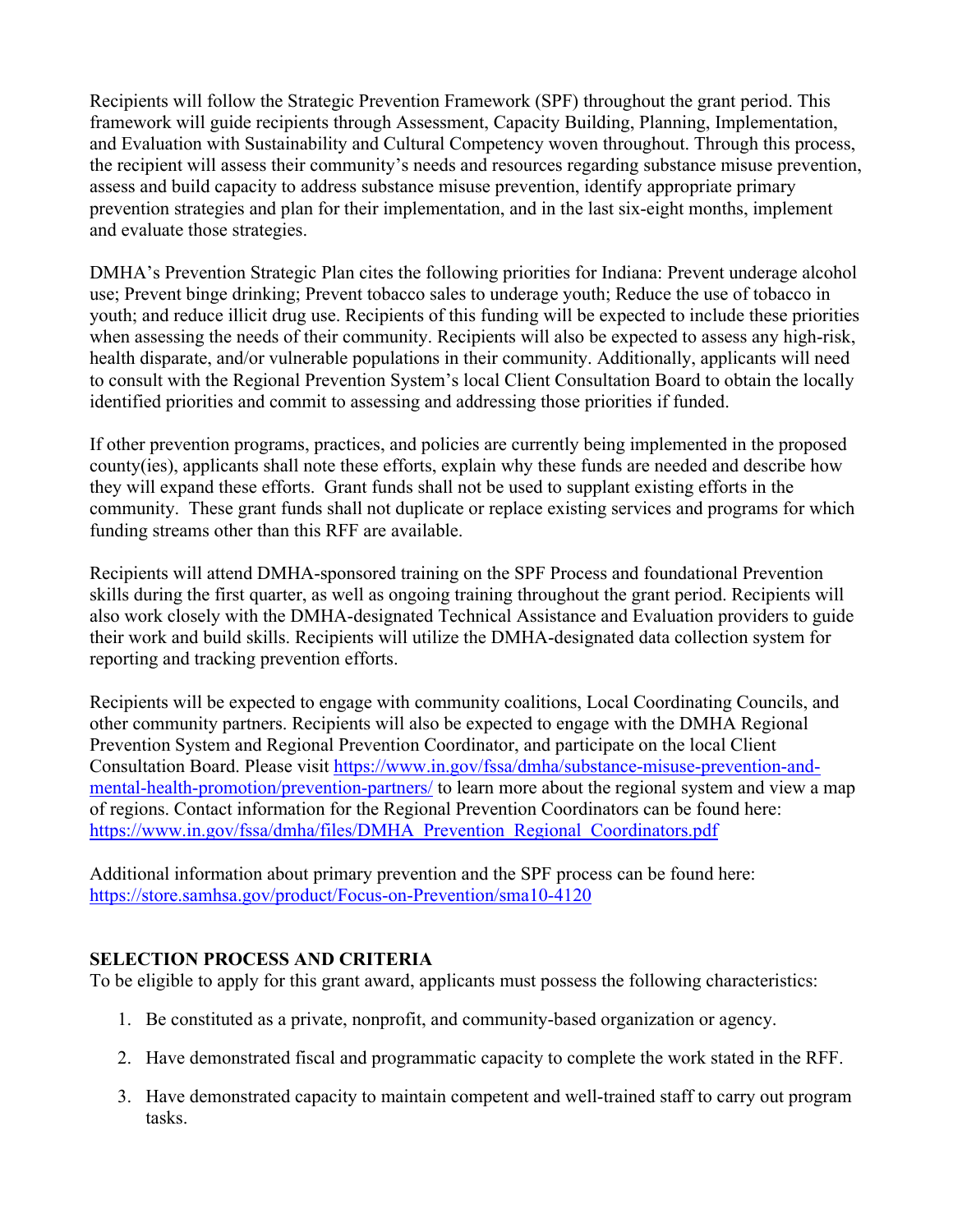- 4. Commit to engage fully in the Strategic Prevention Framework, including completing a community needs assessment, community readiness assessment, capacity/resource assessment, implementation plan, and evaluation plan.
- 5. Have the capacity to collect and enter community and program data into the DMHA-designated data collection system.
- 6. Commit to active collaboration and communication with the DMHA-designated technical assistance and evaluation support providers.
- 7. Be prepared to attend a 4-day prevention skills training and up to 4 other in-person trainings in Indianapolis each fiscal year, as well as other virtual trainings and meetings.
- 8. Express a commitment to ongoing agency and county level capacity building and training.
- 9. Be willing to engage with community partners, coalitions, and the DMHA Regional Prevention System.
- 10. Employ one full-time employee or equivalent (FTE) for this project.

Each proposal will be evaluated based on the submission sections listed below. Scores for each section have been provided, and each section is deemed important.

Proposals shall be typewritten in 12-point font with one inch page margins.

# **PROPOSAL SUBMISSION SECTIONS:**

Proposals will be reviewed and scored by a committee selected by DMHA or designee. The scores of each grant applicant will be averaged into a final score *(70 total possible points).* Final selection of the grant awards, however, will be made by the Division Director or designee. Contract negotiation and plan revision may be required for some proposals which are deemed fundable.

Applicants must demonstrate that they meet the basic eligibility criteria to be considered for award:

## **This funding is intended for organizations that have minimal experience providing primary prevention and minimal current or past funding for primary prevention efforts, to be implemented in communities with little to no current primary prevention programming.**

Proposals will be evaluated based upon the proven ability of the applicant to meet the goals of the program in a cost-effective manner. Specific criteria are:

Form of Proposal and Evaluation Criteria

- **1. Cover Letter -not to exceed 1 page (1 point)**
	- a. A letter of application signed by the Director or agency board president identifying the amount of funds which are being requested, proposed service area, and proposed numbers served. Include name, email and phone number for the primary program contact.
- **2. Complete Attachment A, Applicant Information, and Proof of Non-Profit Status-501(c)(3) Certificate (1 point)**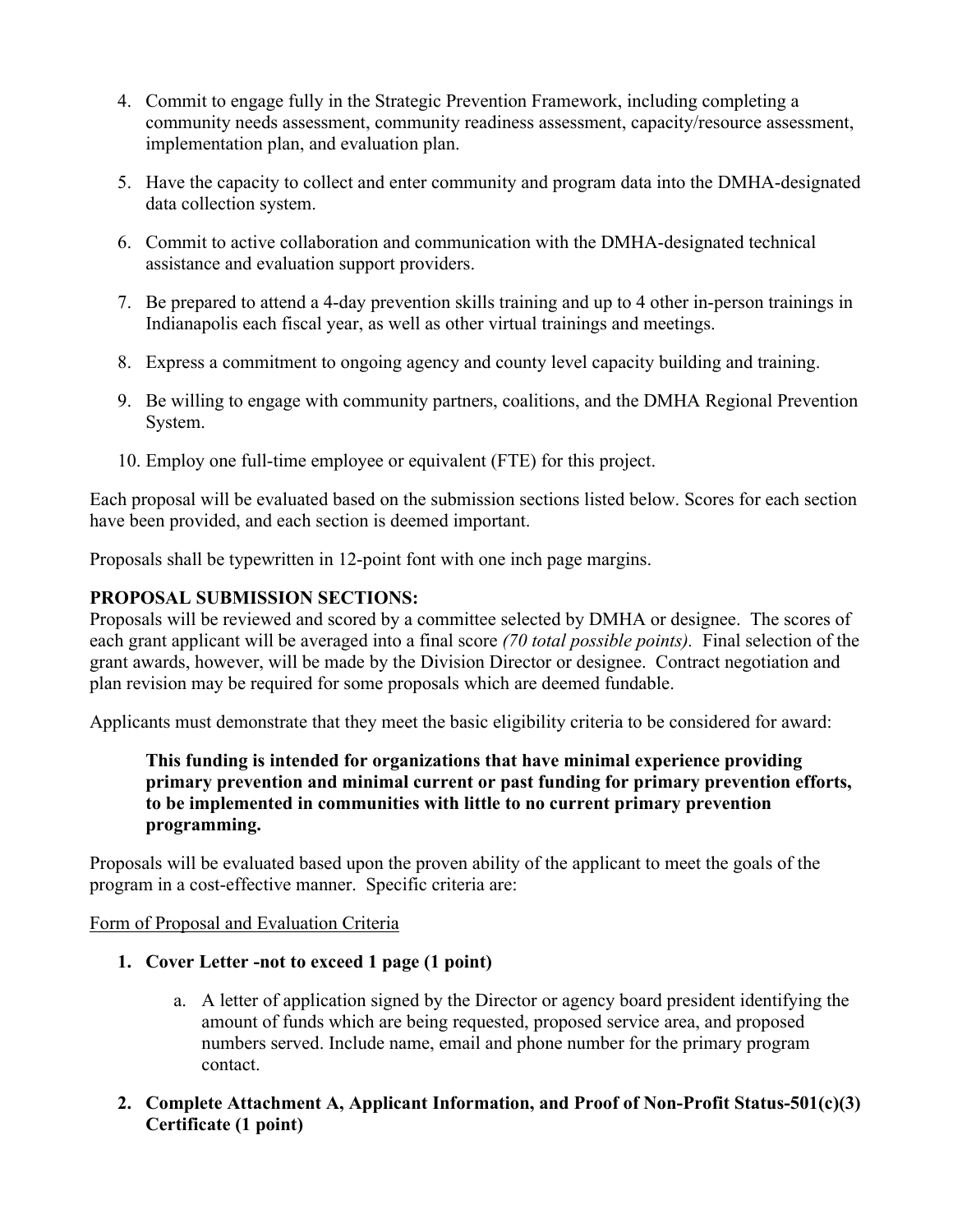## **3. Description of Organization -not to exceed 1 page (10 points)**

a. Describe applicant organization, including mission, vision, goals and focus of work.

# **4. Community Needs -not to exceed 2 pages (10 points)**

- a. Describe the community's needs related to substance use/misuse and mental health. Include data if available.
- b. Describe how the community has been impacted by the COVID-19 pandemic, especially regarding substance use and mental health.

# **5. Community Substance Misuse Prevention Efforts -not to exceed 2 pages (10 points)**

- a. Describe all current or past substance misuse prevention efforts and programs in the community. These would include efforts by the applicant agency, other agencies, coalitions, and LCCs.
- b. Describe any known barriers to substance misuse prevention efforts in the community. Include issues such as community norms, lack of capacity and lack of funding.

# **6. Capacity to Provide Prevention Programming -not to exceed 2 pages (10 points)**

- a. Describe applicant's ability/capacity to participate in the Strategic Prevention Framework process and implement at least one best practice or evidence-based program, practice or policy.
- b. Describe applicant's previous work related to substance misuse prevention, substance use, mental health, youth, families, communities or coalitions, facilitation of programs, or other related efforts.

# **7. Community Partners -not to exceed 1 page (6 points)**

a. Describe any partnerships the applicant has with other community agencies, schools, or coalitions. Include formal (contracted/MOU) and informal partnerships.

# **8. Description of Key Staff -not to exceed 1 page (6 points)**

a. Provide a brief description of staff who will be involved in this project. Indicate if additional staff will be hired for this project.

## **9. Proposed Budget (Complete Attachment B and Budget Summary Narrative). (12 points)**

- a. Provide a brief Budget Summary Narrative describing how the applicant intends to utilize the funds if awarded – not to exceed 1 page.
- b. Submit completed Attachment B forms.
- c. Include in budget: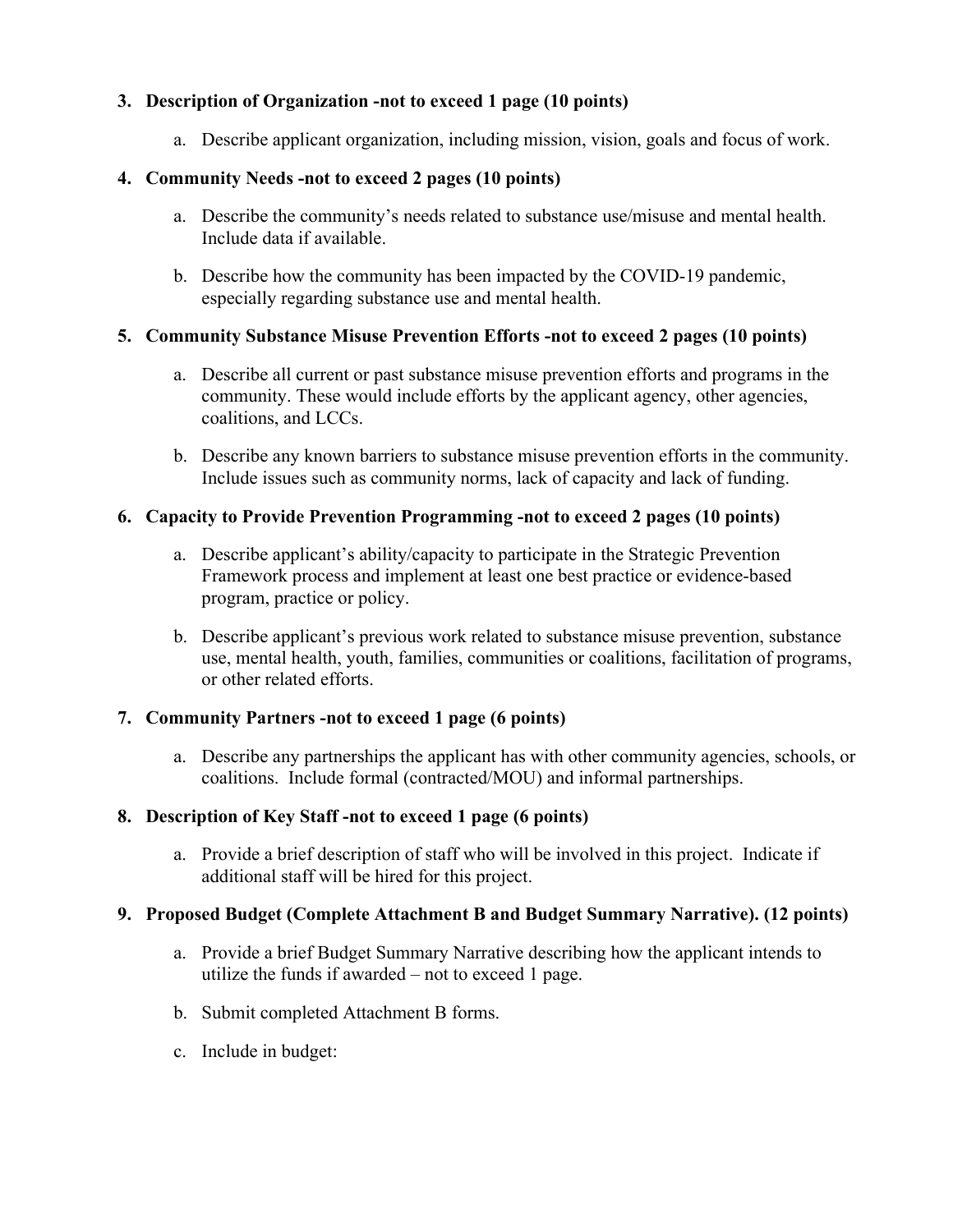- i. Attendance at a four-day prevention skills training in Indianapolis during the first quarter of the grant as well as up to four additional in-person trainings or meetings in Indianapolis each state fiscal year.
- ii. Pre-implementation costs related to strategy/program-specific training and supplies in SFY23.
- d. Proposed budget should be reasonable and match the narrative.

Applicants shall develop a budget appropriate to their organization's capabilities to deliver quality services. Submitted budget amount is subject to review by DMHA and can be modified for those applicants selected to receive an award.

## **10. Attachments (4 points)**

- a. Most recent audit report made in accordance with OMB circular A-133 if applicable, or other documentation of organizational financial capacity. (1 point)
- b. Letter of support from a community coalition, Local Coordinating Council, or other community partner. (1 point)
- c. Letter of commitment to address identified priorities from the local DMHA Regional Prevention System Client Consultation Board. (2 points)
	- i. Include a letter from the DMHA Regional Prevention Coordinator indicating the identified prevention priorities in the proposed community and, if applicable, dates of applicant's past attendance at the local (or other) Client Consultation Board.
	- ii. Include a letter of commitment from applicant program director, acknowledging the priorities identified by the Client Consultation Board in the proposed service area and committing to assess and address those priorities in consultation with the Client Consultation Board during the course of the grant.

Proposals will be evaluated based upon the proven ability of the applicant to satisfy the requirements of the proposal in a cost-effective manner.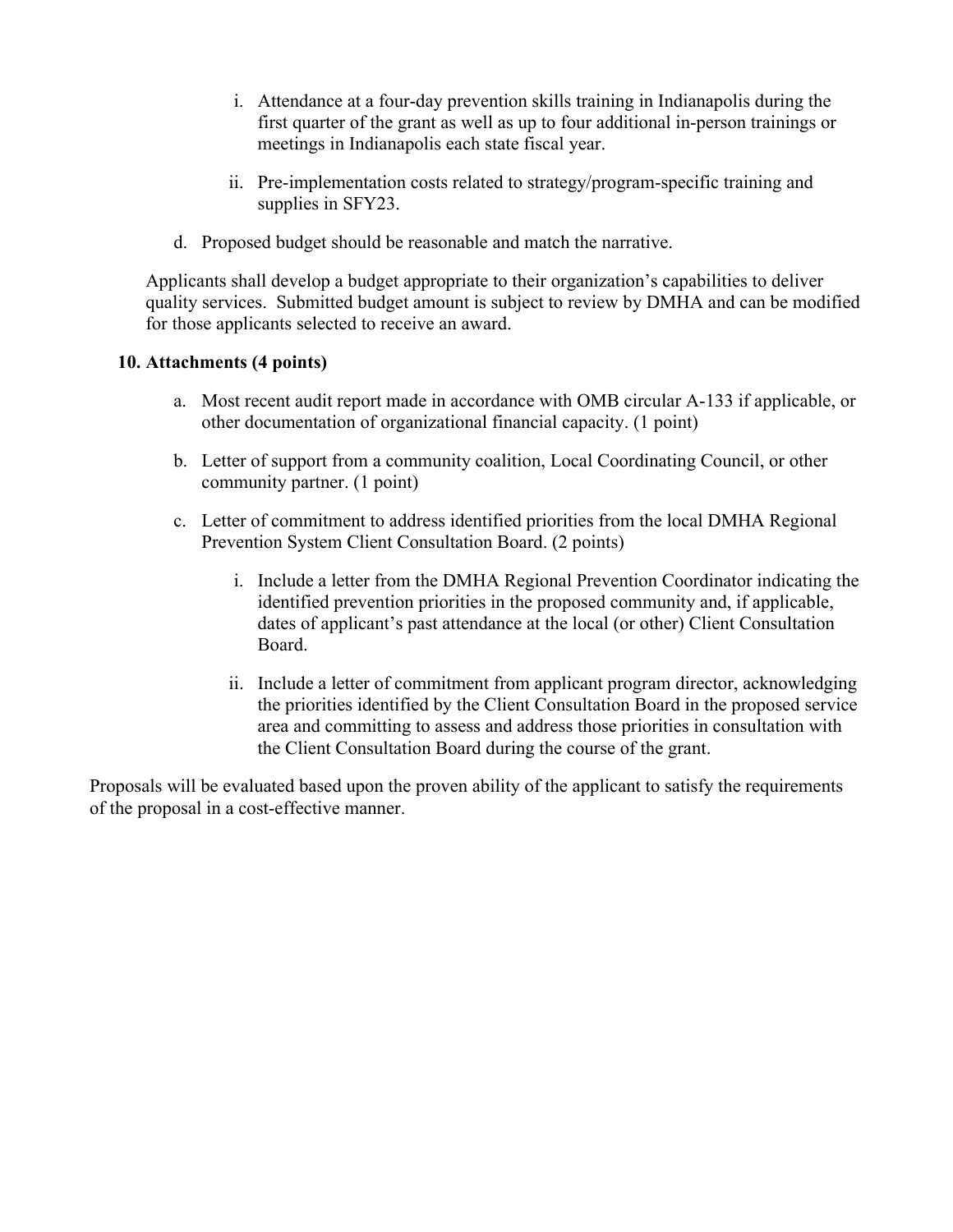## **Form of Proposal**

- 1. A cover letter of application signed by the Director or agency board president identifying the amount of funds requested.
- 2. Completed Attachment A, Applicant Information, and Proof of Non-Profit Status-501(c)(3) Certificate
- 3. Description of Organization
- 4. Community Needs
- 5. Community Substance Misuse Prevention Efforts
- 6. Capacity to Provide Prevention Programming
- 7. Community Partners
- 8. Description of Key Staff
- 9. Proposed Budget (Complete Attachment B and Budget Summary Narrative)
- 10. Attachments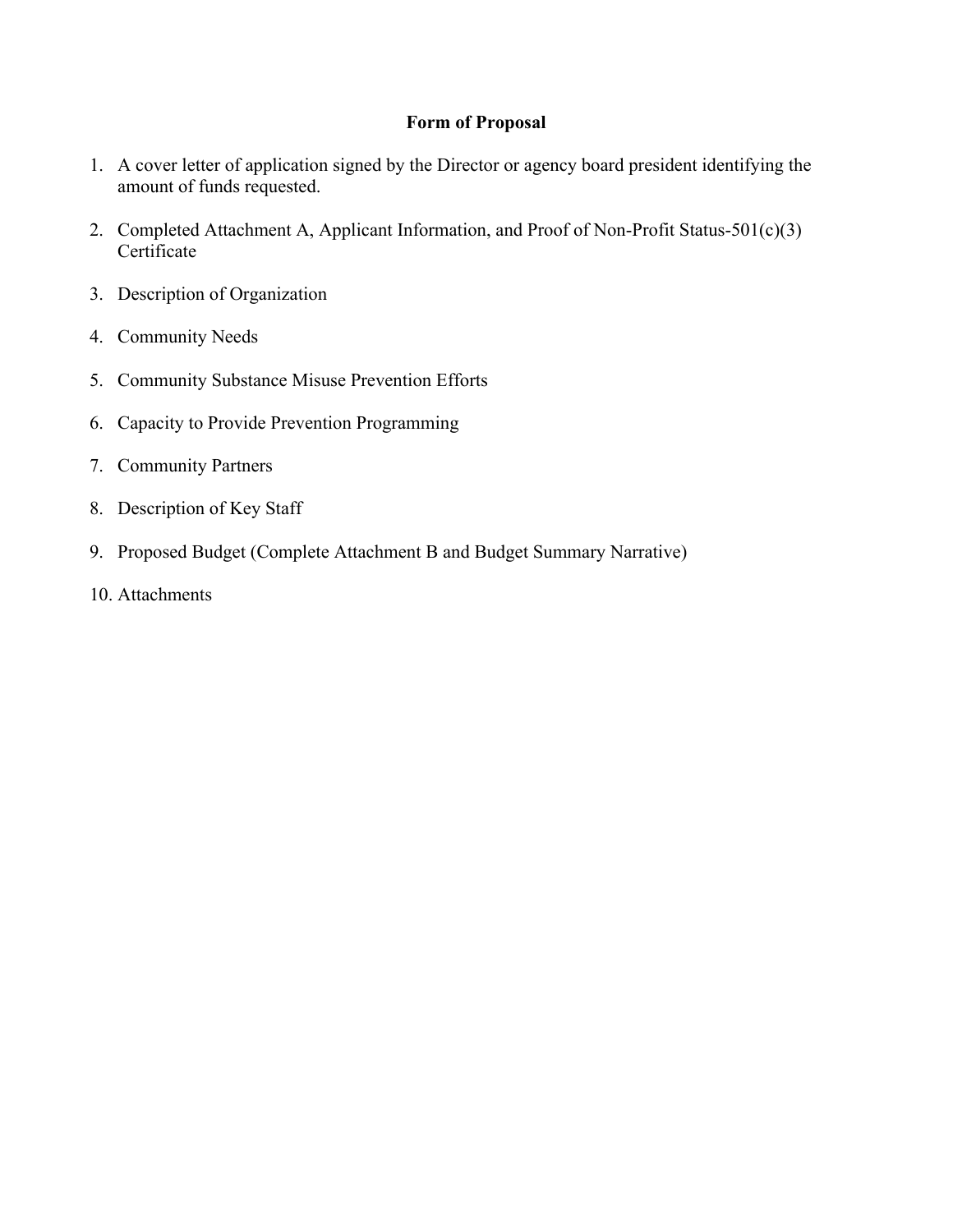### **ATTACHMENT A APPLICANT INFORMATION**

| <b>LEGAL NAME:</b>                                  |
|-----------------------------------------------------|
| Doing Business As (if different than legal name):   |
| 3) ADDRESS:                                         |
|                                                     |
| County:                                             |
| 4) ELECTRONIC MAIL ADDRESS:                         |
| TELEPHONE:                                          |
| <b>DIRECTOR NAME/TITLE:</b><br>6)                   |
| <b>CONTACT PERSON:</b>                              |
| <b>COUNTIES TO SERVED:</b><br>8)                    |
| TAXPAYER IDENTIFICATION NUMBER <sup>1</sup> :<br>9) |
| 10) DUNS Number:                                    |
| 11) Congressional District:                         |

## APPLICANT FACILITY INFORMATION

1) Type of Facility:

 Private – Non-Profit ( ) Other ()

# 2) ATTACH Proof of Non-Profit Status - 501(c)(3) CERTIFICATE

SIGNATURE OF AUTHORIZED REPRESENTATIVE:

To the best of my knowledge and belief, the information in this proposal has been duly authorized by the governing body of the applicant.

SIGNATURE: NAME/TITLE: (Typed) DATE SIGNED:

<span id="page-8-0"></span><sup>&</sup>lt;sup>1</sup> Employer I.D. number or Social Security number, as appropriate, whichever is used for Federal Income Tax purposes.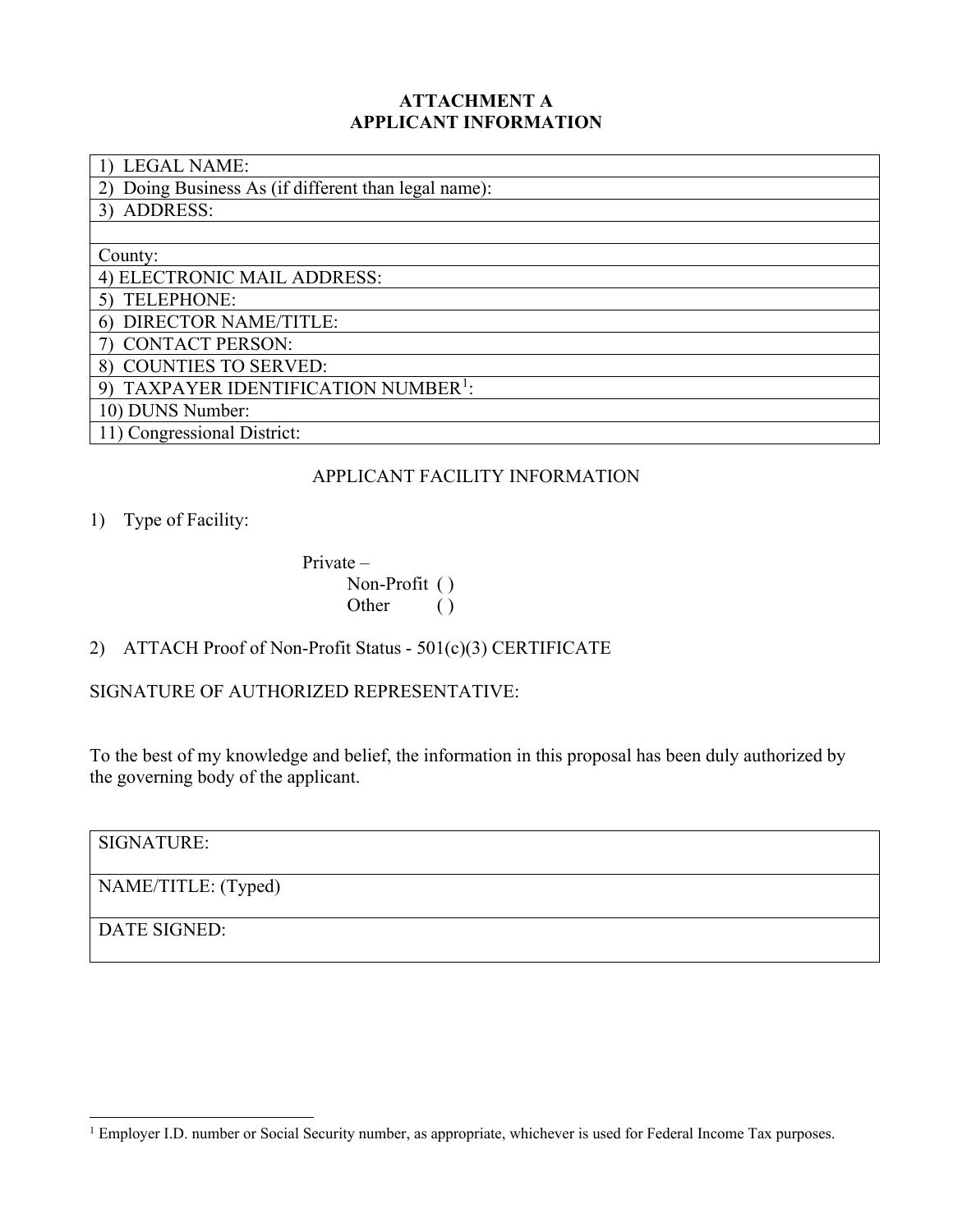### **ATTACHMENT B**

# **Budget Summary**

## **Total for 20-month Award Period SFY22-23 (11/01/2021-6/30/2023)**

Applicant Name: \_\_\_\_\_\_\_\_\_\_\_\_\_\_\_\_\_\_\_\_\_\_\_\_\_\_\_\_\_\_\_\_\_\_\_\_\_\_

# **20 Month Figures (100%)**

|                                               | <b>AMOUNT REQUESTED</b>            |
|-----------------------------------------------|------------------------------------|
| Personnel                                     |                                    |
| 1) Staff Salaries                             |                                    |
| 2) Staff Fringes                              |                                    |
| <b>Non-Personnel</b>                          |                                    |
| 3) Staff Travel                               |                                    |
| <b>Staff Training</b><br>4)                   |                                    |
| 5) Equipment                                  |                                    |
| Participant Travel<br>6)                      |                                    |
| Other<br>7)                                   |                                    |
|                                               | ********************************** |
| Total Project Costs $(100\%) (1+2+3+4+5+6+7)$ |                                    |

 $\_$  ,  $\_$  ,  $\_$  ,  $\_$  ,  $\_$  ,  $\_$  ,  $\_$  ,  $\_$  ,  $\_$  ,  $\_$  ,  $\_$  ,  $\_$  ,  $\_$  ,  $\_$  ,  $\_$  ,  $\_$  ,  $\_$  ,  $\_$  ,  $\_$  ,  $\_$  ,  $\_$  ,  $\_$  ,  $\_$  ,  $\_$  ,  $\_$  ,  $\_$  ,  $\_$  ,  $\_$  ,  $\_$  ,  $\_$  ,  $\_$  ,  $\_$  ,  $\_$  ,  $\_$  ,  $\_$  ,  $\_$  ,  $\_$  , \_\_\_\_\_\_\_\_\_\_\_\_\_\_\_\_\_\_\_\_\_\_\_\_\_\_\_\_\_\_\_\_\_\_\_\_\_\_\_\_\_\_\_\_\_\_\_\_\_\_\_\_\_\_\_\_\_\_\_\_\_\_\_\_\_\_\_\_\_\_\_\_\_\_\_\_\_\_\_\_\_\_

\_\_\_\_\_\_\_\_\_\_\_\_\_\_\_\_\_\_\_\_\_\_\_\_\_\_\_\_\_\_\_\_\_\_\_\_\_\_\_\_\_\_\_\_\_\_\_\_\_\_\_\_\_\_\_\_\_\_\_\_\_\_\_\_\_\_\_\_\_\_\_\_\_\_\_\_\_\_\_\_\_\_

Should include but not limited to the above. State will provide reimbursement for 100% of cost.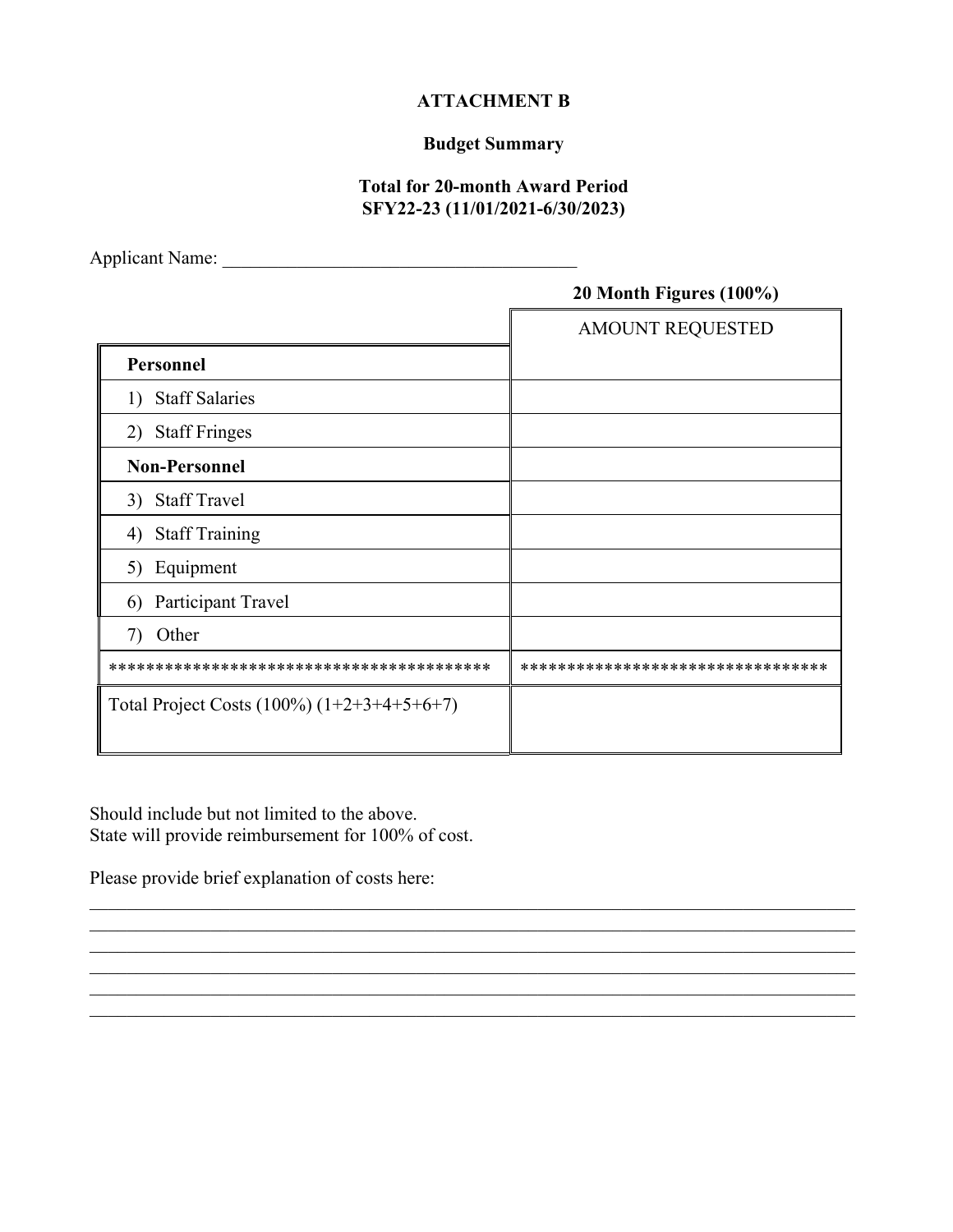## **ATTACHMENT B Personnel Budget – Staffing Detail Sheet SFY22 (11/01/2021-6/30/2022)**

Applicant Name: \_\_\_\_\_\_\_\_\_\_\_\_\_\_\_\_\_\_\_\_\_\_\_\_\_\_\_\_\_\_\_\_\_\_\_\_\_\_

| Staff Position * | $(100\%)$<br>Salary<br>(a) | $(100\%)$<br>Fringe<br>Benefits<br>$(b)$ ** | $%$ of<br>Time on<br>Project<br>(c) | Total<br>Amount of<br>Salary<br>Requested<br>(a x c) | Total<br>Amount of<br>Benefits<br>Requested<br>$(b \times c)$ |
|------------------|----------------------------|---------------------------------------------|-------------------------------------|------------------------------------------------------|---------------------------------------------------------------|
|                  |                            |                                             |                                     |                                                      |                                                               |
|                  |                            |                                             |                                     |                                                      |                                                               |
|                  |                            |                                             |                                     |                                                      |                                                               |
|                  |                            |                                             |                                     |                                                      |                                                               |
|                  |                            |                                             |                                     |                                                      |                                                               |
|                  |                            |                                             |                                     |                                                      |                                                               |
|                  |                            |                                             |                                     |                                                      |                                                               |
|                  |                            |                                             |                                     |                                                      |                                                               |
|                  |                            |                                             |                                     |                                                      |                                                               |
|                  |                            |                                             |                                     |                                                      |                                                               |
| <b>TOTAL</b>     |                            |                                             |                                     |                                                      |                                                               |

#### **Salary and fringes are to be shown as 8-month figures**

\*Include Job Description for each staff position

- SALARIES: Show title, salary, and time commitment for all staff positions under this project. Staff positions must be new positions. If existing staff are hired for these positions, their previous positions must be filled by a new staff position.
- \*\* Include detail of Fringe Benefit amounts FRINGE BENEFITS: Include contributions for Social Security, employee insurance, pension plans, etc.

\_\_\_\_\_\_\_\_\_\_\_\_\_\_\_\_\_\_\_\_\_\_\_\_\_\_\_\_\_\_\_\_\_\_\_\_\_\_\_\_\_\_\_\_\_\_\_\_\_\_\_\_\_\_\_\_\_\_\_\_\_\_\_\_\_\_\_\_\_\_\_\_\_\_\_\_\_\_\_\_\_\_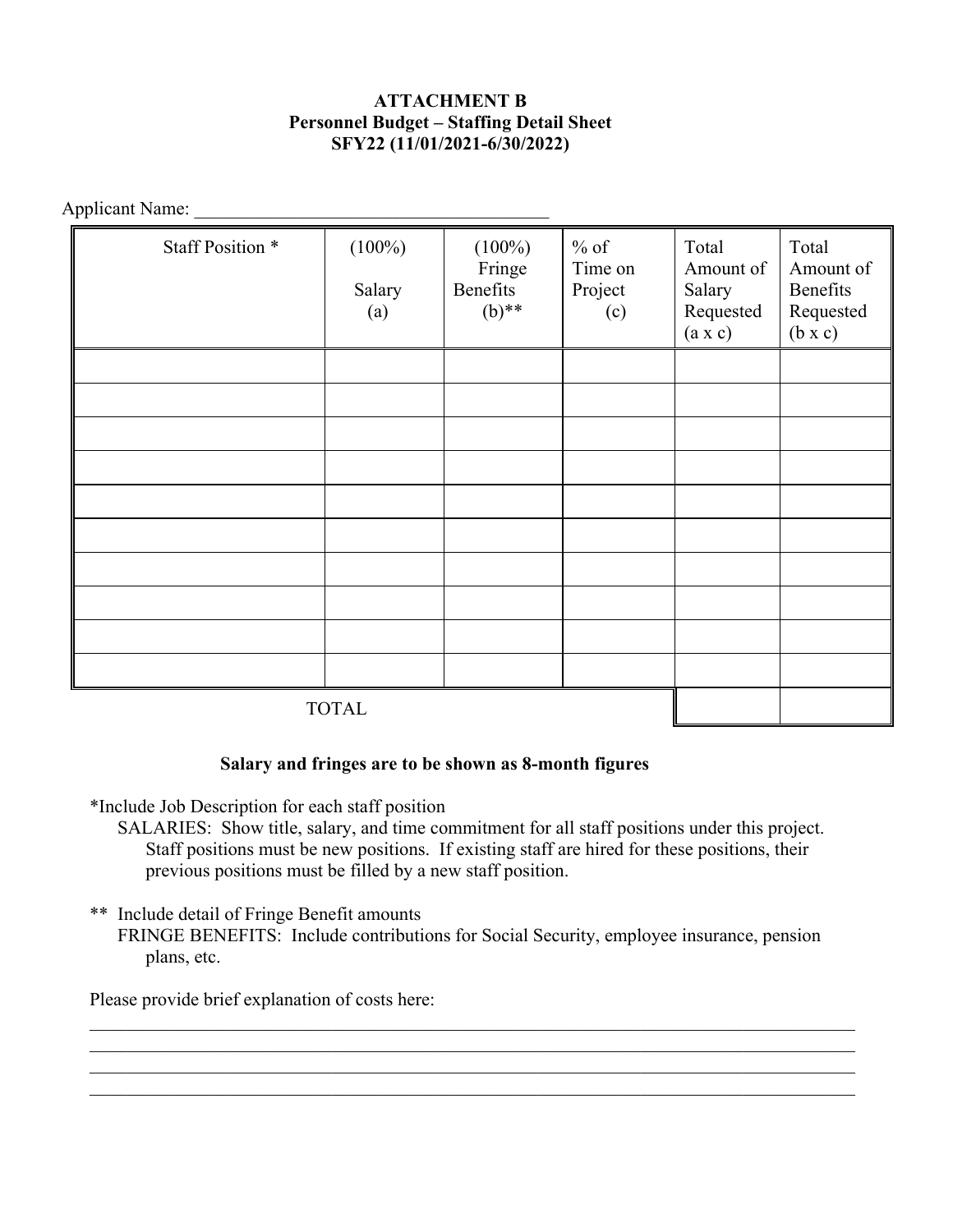## **ATTACHMENT B Non-Personnel Budget – Travel Detail Sheet SFY22 (11/01/2021-6/30/2022)**

Applicant Name:

| Item Description | Estimated Cost (100%) |
|------------------|-----------------------|
|                  |                       |
|                  |                       |
|                  |                       |
|                  |                       |
|                  |                       |
|                  |                       |
|                  |                       |
|                  |                       |
|                  |                       |
|                  |                       |
|                  |                       |
|                  |                       |
|                  |                       |
|                  |                       |
|                  |                       |
| Total            |                       |

TRAVEL includes travel related to grant staff travel for client services and can include travel, per diem, and overnight accommodations.

Reimbursement for travel cannot exceed the allowable state reimbursement rates for travel, per diem and overnight accommodations.

 $\_$  , and the contribution of the contribution of the contribution of the contribution of  $\mathcal{L}_\text{max}$ 

Travel related to staff training must be included under Training.

NOTE: Use additional sheets as needed. (Number each additional page.)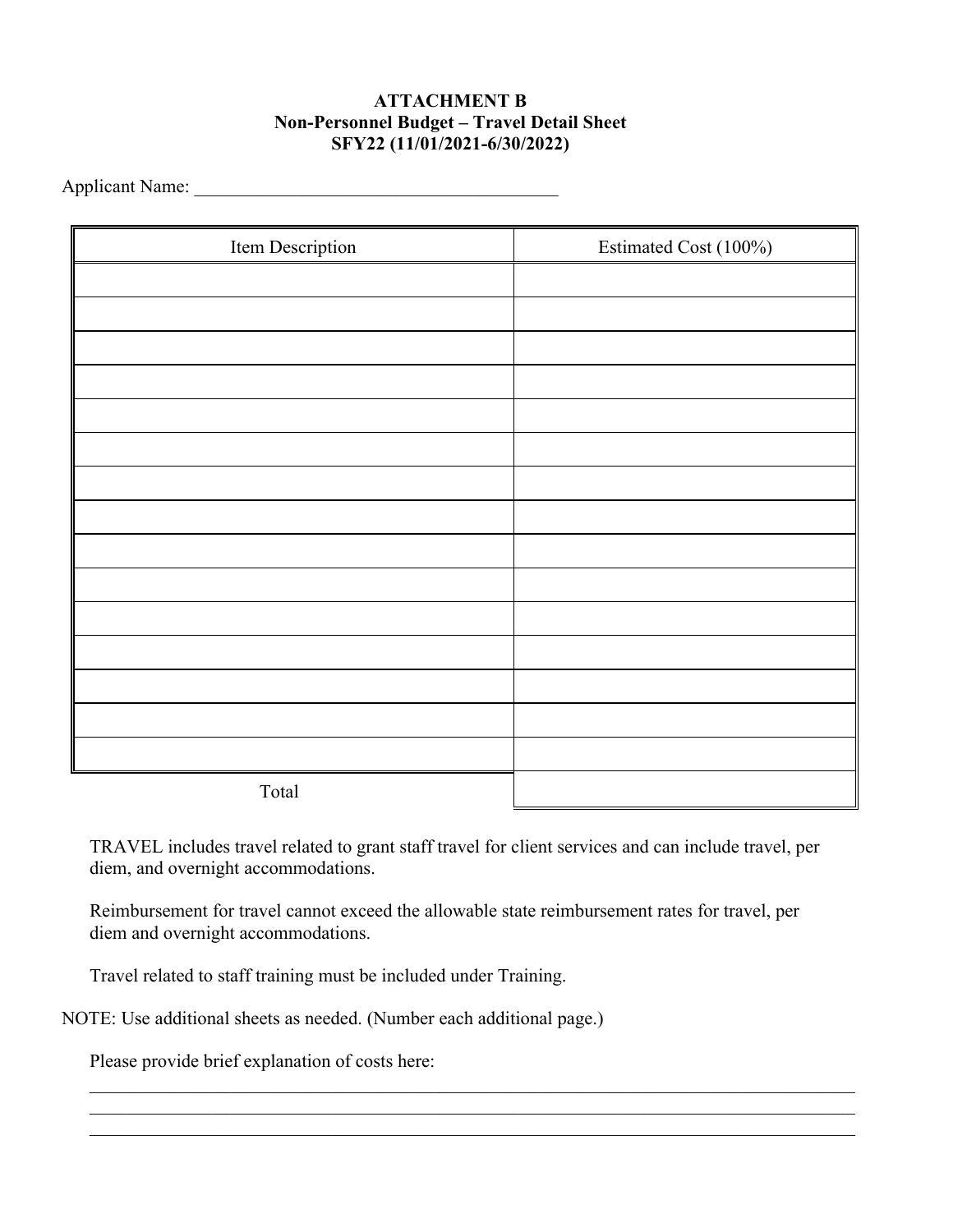## **ATTACHMENT B Non-Personnel Budget – Training Detail Sheet SFY22 (11/01/2021-6/30/2022)**

Applicant Name:

| Item Description | Estimated Cost (100%) |
|------------------|-----------------------|
|                  |                       |
|                  |                       |
|                  |                       |
|                  |                       |
|                  |                       |
|                  |                       |
|                  |                       |
|                  |                       |
|                  |                       |
|                  |                       |
|                  |                       |
|                  |                       |
|                  |                       |
|                  |                       |
|                  |                       |
| Total            |                       |

NOTE: Use additional sheets as needed. (Number each additional page.)

Identify each training activity and persons involved. Reimbursement for travel, per diem and overnight accommodations cannot exceed the allowable state reimbursement rate (see enclosed). Food and drink expenses are not an allowable cost unless they can be covered under per diem.

For consultant expenses, give the total number of consultants that will work on the project and their costs (fees, per diem, and travel). Provide the basis for the determination of the rate identified for consultant costs for which Federal funds are requested. The justification should demonstrate how the consultant costs are reasonable, customary, and consistent with the established institutional/organizational/agency policy governing consultant costs.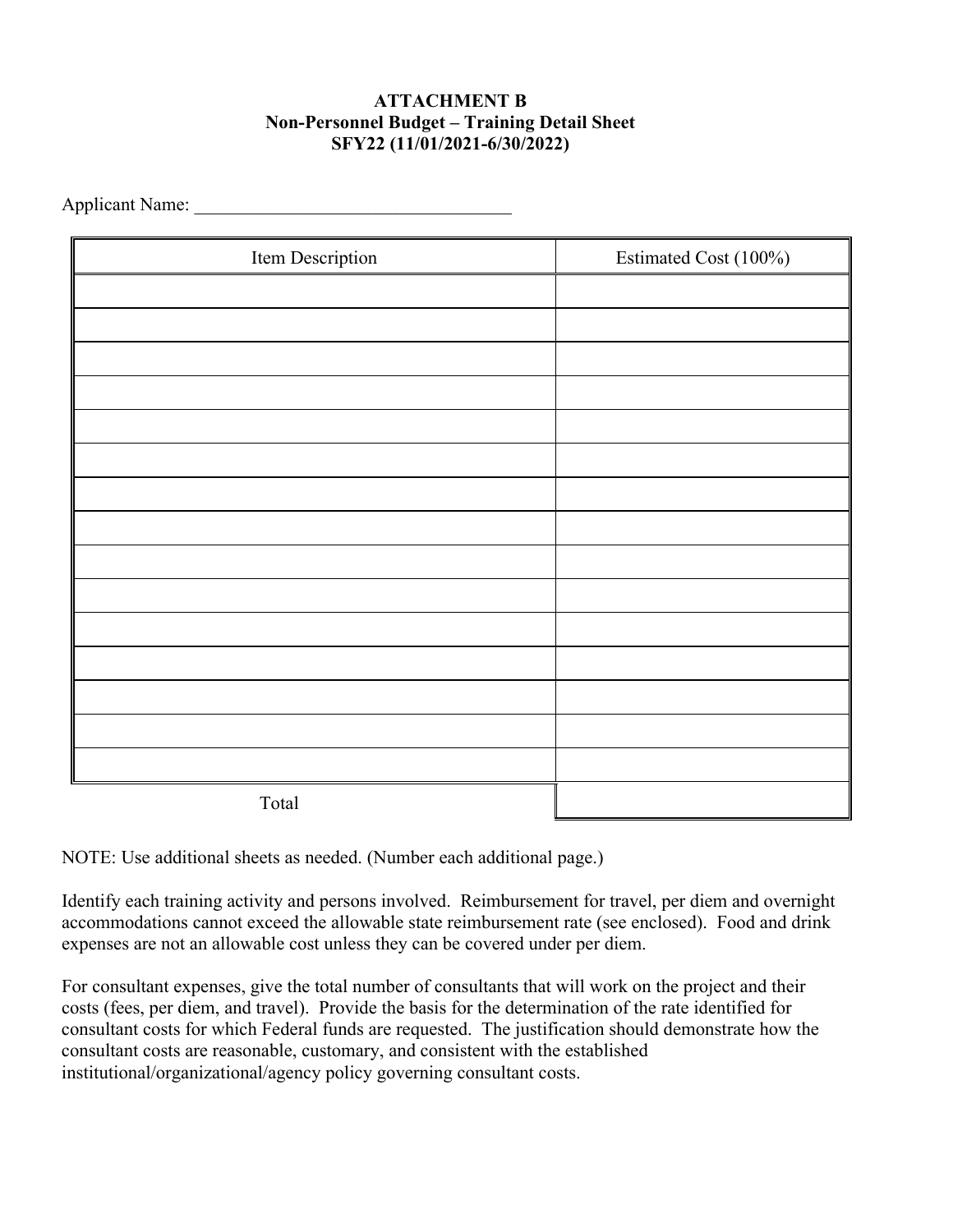## **ATTACHMENT B Non-Personnel Budget – Equipment Detail Sheet SFY22 (11/01/2021-6/30/2022)**

Applicant Name: \_\_\_\_\_\_\_\_\_\_\_\_\_\_\_\_\_\_\_\_\_\_\_\_\_\_\_\_\_\_\_\_\_\_\_\_\_\_\_\_

| Item Description | Quantity<br>(a) | Estimate<br>$(100\%)$<br>Cost Per<br>Item<br>(b) | Total<br>$(100\%)$<br>Cost<br>(a x b) | % Assigned<br>to Project | Total<br>Funds<br>Requested |
|------------------|-----------------|--------------------------------------------------|---------------------------------------|--------------------------|-----------------------------|
|                  |                 |                                                  |                                       |                          |                             |
|                  |                 |                                                  |                                       |                          |                             |
|                  |                 |                                                  |                                       |                          |                             |
|                  |                 |                                                  |                                       |                          |                             |
|                  |                 |                                                  |                                       |                          |                             |
|                  |                 |                                                  |                                       |                          |                             |
|                  |                 |                                                  |                                       |                          |                             |
|                  |                 |                                                  |                                       |                          |                             |
|                  |                 |                                                  |                                       |                          |                             |
|                  |                 |                                                  |                                       |                          |                             |
| <b>TOTAL</b>     |                 |                                                  |                                       |                          |                             |

List non-expendable personal property that has an acquisition of \$50.00 or more.

NOTE: Use additional sheets as needed. (Number each additional page.)

NARRATIVE JUSTIFICATION FOR EQUIPMENT:

Submit detailed justification for each equipment item and how it will be used to achieve objectives of the project.

 $\_$  , and the set of the set of the set of the set of the set of the set of the set of the set of the set of the set of the set of the set of the set of the set of the set of the set of the set of the set of the set of th

\_\_\_\_\_\_\_\_\_\_\_\_\_\_\_\_\_\_\_\_\_\_\_\_\_\_\_\_\_\_\_\_\_\_\_\_\_\_\_\_\_\_\_\_\_\_\_\_\_\_\_\_\_\_\_\_\_\_\_\_\_\_\_\_\_\_\_\_\_\_\_\_\_\_\_\_\_\_\_\_\_\_\_  $\_$  , and the set of the set of the set of the set of the set of the set of the set of the set of the set of the set of the set of the set of the set of the set of the set of the set of the set of the set of the set of th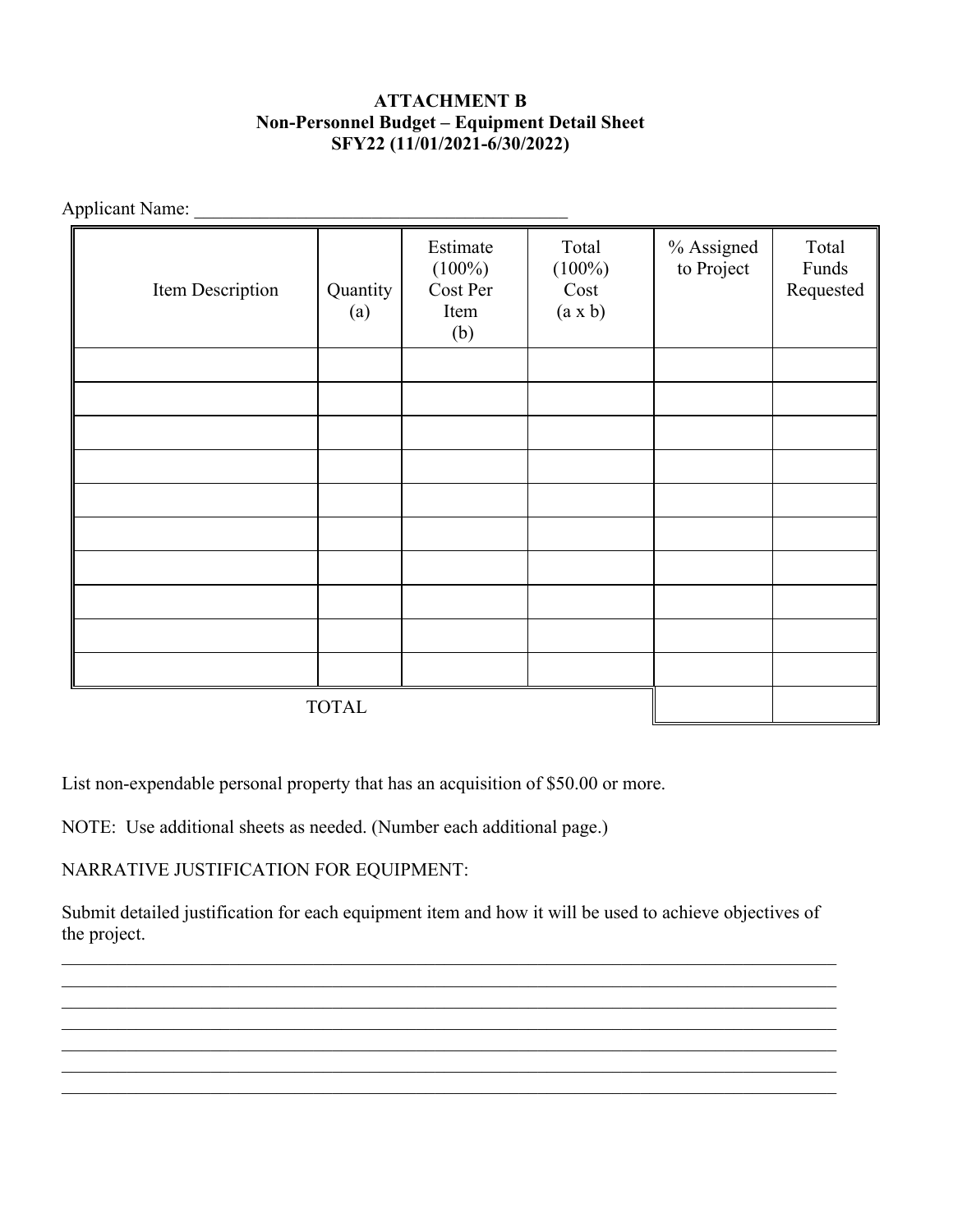## **ATTACHMENT B** Non-Personnel Budget - Participant Travel SFY22 (11/01/2021-6/30/2022)

| Item Description | Estimated Cost (100%) |
|------------------|-----------------------|
|                  |                       |
|                  |                       |
|                  |                       |
|                  |                       |
|                  |                       |
|                  |                       |
|                  |                       |
|                  |                       |
|                  |                       |
|                  |                       |
|                  |                       |
|                  |                       |
|                  |                       |
|                  |                       |
|                  |                       |
| Total            |                       |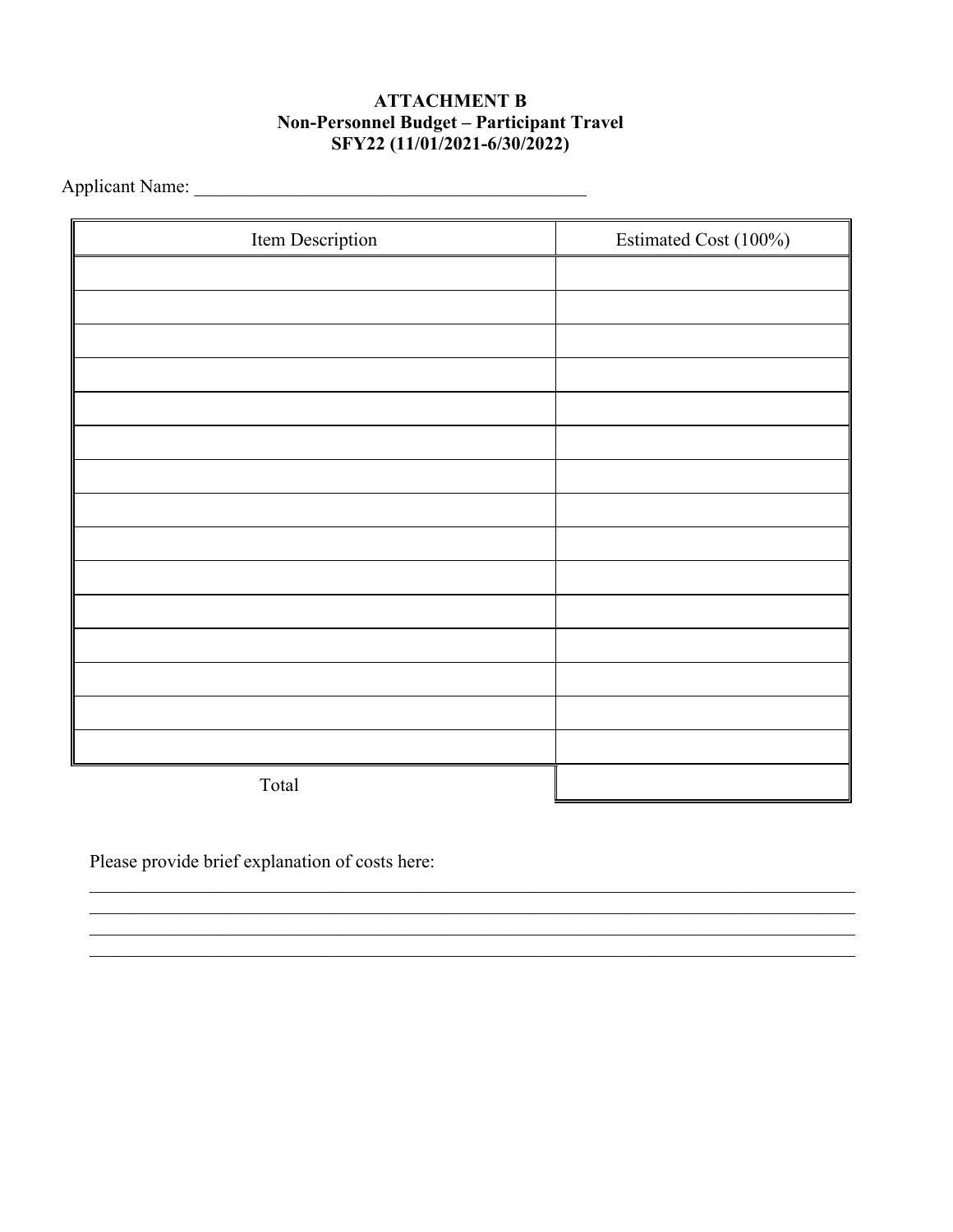## **ATTACHMENT B Non-Personnel Budget - Other** SFY22 (11/0 1/2021-6/30/2022)

| Item Description | Estimated Cost (100%) |
|------------------|-----------------------|
|                  |                       |
|                  |                       |
|                  |                       |
|                  |                       |
|                  |                       |
|                  |                       |
|                  |                       |
|                  |                       |
|                  |                       |
|                  |                       |
|                  |                       |
|                  |                       |
|                  |                       |
|                  |                       |
|                  |                       |
| Total            |                       |

<u> 1989 - Johann Stoff, amerikansk politiker (d. 1989)</u>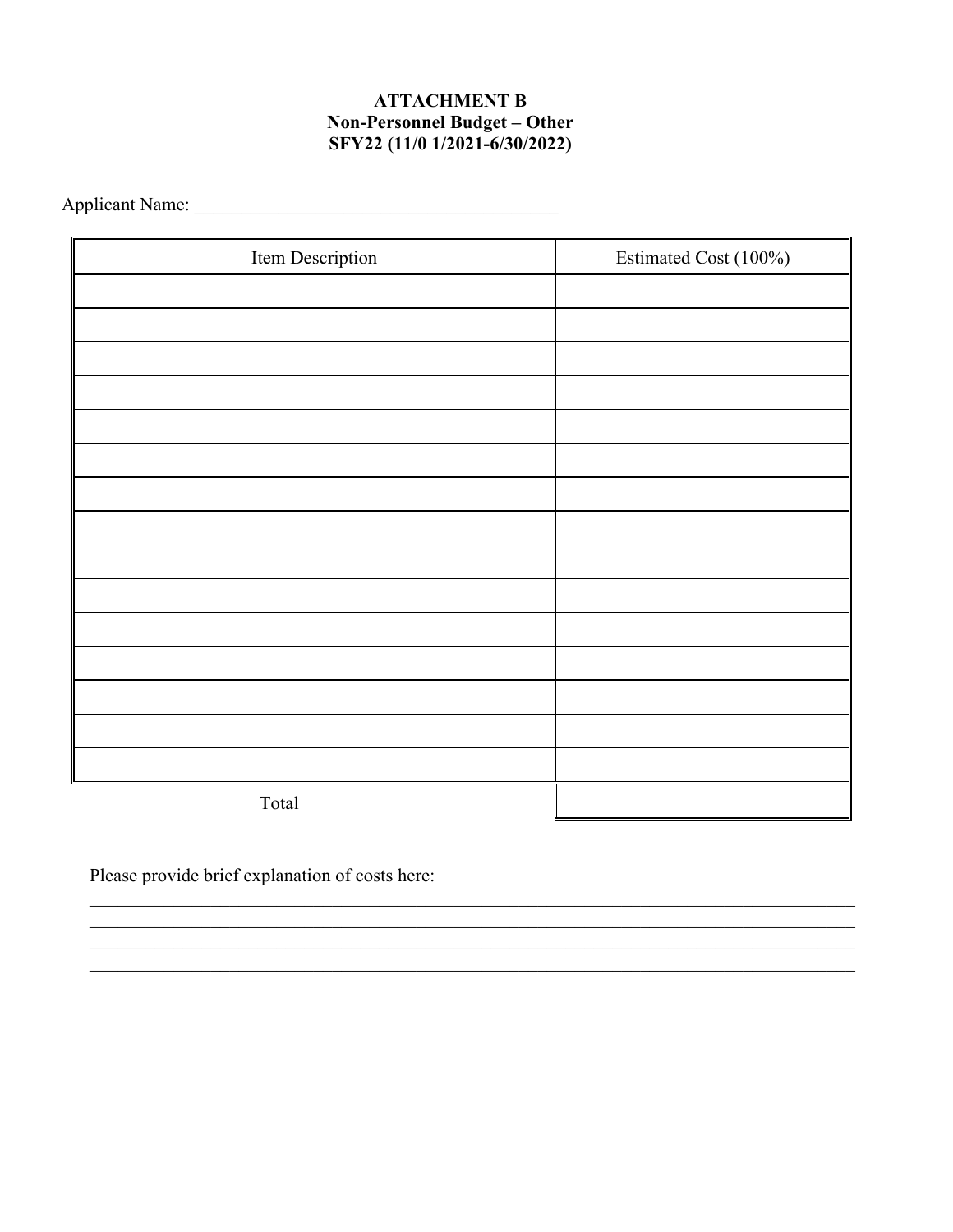## **ATTACHMENT B Personnel Budget – Staffing Detail Sheet SFY23 (07/01/2022-6/30/2023)**

Applicant Name: \_\_\_\_\_\_\_\_\_\_\_\_\_\_\_\_\_\_\_\_\_\_\_\_\_\_\_\_\_\_\_\_\_\_\_\_\_\_

| Staff Position * | $(100\%)$<br>Salary<br>(a) | $(100\%)$<br>Fringe<br>Benefits<br>$(b)$ ** | $%$ of<br>Time on<br>Project<br>(c) | Total<br>Amount of<br>Salary<br>Requested<br>(a x c) | Total<br>Amount of<br>Benefits<br>Requested<br>$(b \times c)$ |
|------------------|----------------------------|---------------------------------------------|-------------------------------------|------------------------------------------------------|---------------------------------------------------------------|
|                  |                            |                                             |                                     |                                                      |                                                               |
|                  |                            |                                             |                                     |                                                      |                                                               |
|                  |                            |                                             |                                     |                                                      |                                                               |
|                  |                            |                                             |                                     |                                                      |                                                               |
|                  |                            |                                             |                                     |                                                      |                                                               |
|                  |                            |                                             |                                     |                                                      |                                                               |
|                  |                            |                                             |                                     |                                                      |                                                               |
|                  |                            |                                             |                                     |                                                      |                                                               |
|                  |                            |                                             |                                     |                                                      |                                                               |
|                  |                            |                                             |                                     |                                                      |                                                               |
| <b>TOTAL</b>     |                            |                                             |                                     |                                                      |                                                               |

### **Salary and fringes are to be shown as 12-month figures**

\*Include Job Description for each staff position

- SALARIES: Show title, salary, and time commitment for all staff positions under this project. Staff positions must be new positions. If existing staff are hired for these positions, their previous positions must be filled by a new staff position.
- \*\* Include detail of Fringe Benefit amounts

FRINGE BENEFITS: Include contributions for Social Security, employee insurance, pension plans, etc.

\_\_\_\_\_\_\_\_\_\_\_\_\_\_\_\_\_\_\_\_\_\_\_\_\_\_\_\_\_\_\_\_\_\_\_\_\_\_\_\_\_\_\_\_\_\_\_\_\_\_\_\_\_\_\_\_\_\_\_\_\_\_\_\_\_\_\_\_\_\_\_\_\_\_\_\_\_\_\_\_\_\_

\_\_\_\_\_\_\_\_\_\_\_\_\_\_\_\_\_\_\_\_\_\_\_\_\_\_\_\_\_\_\_\_\_\_\_\_\_\_\_\_\_\_\_\_\_\_\_\_\_\_\_\_\_\_\_\_\_\_\_\_\_\_\_\_\_\_\_\_\_\_\_\_\_\_\_\_\_\_\_\_\_\_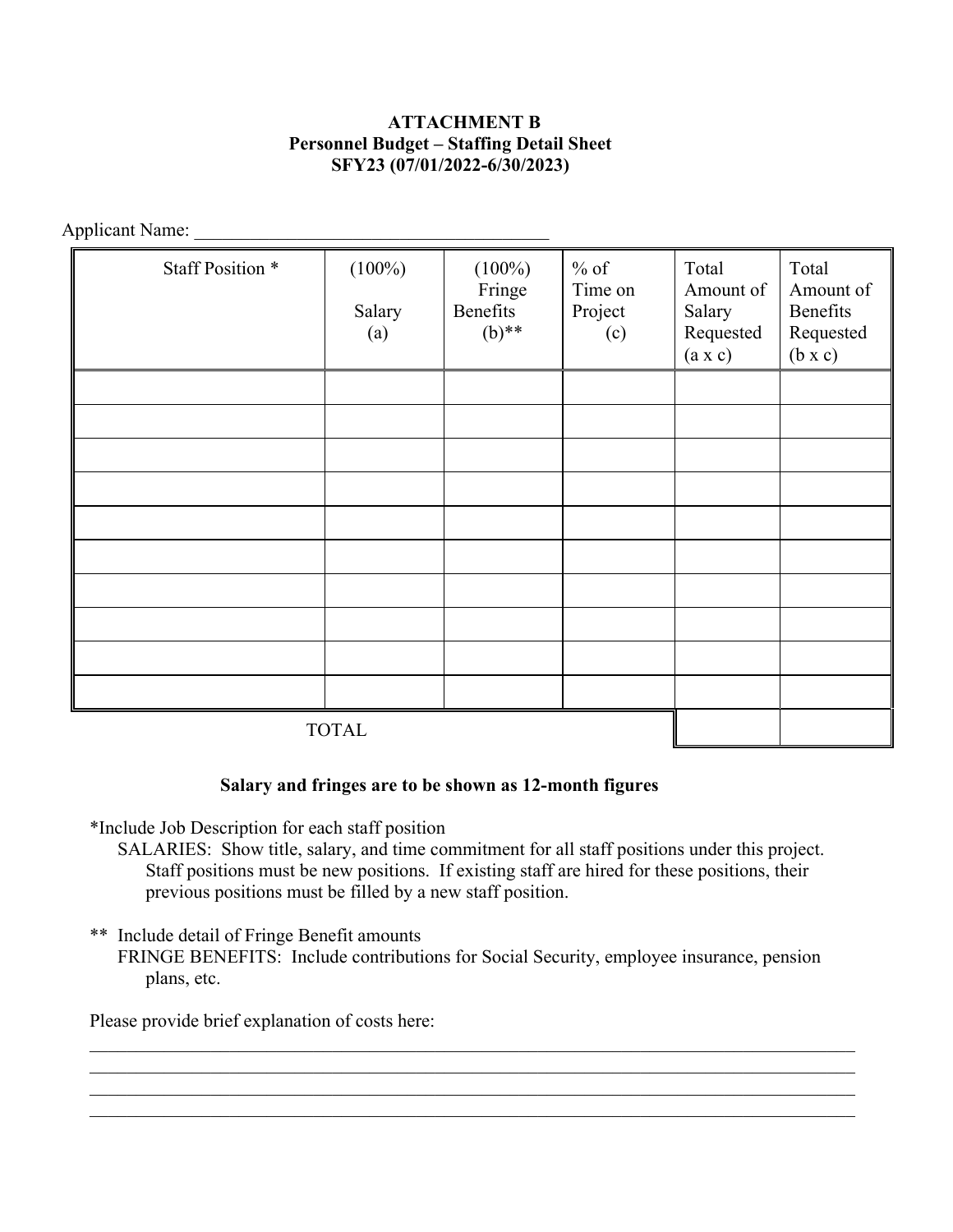## **ATTACHMENT B Non-Personnel Budget – Travel Detail Sheet SFY23 (07/01/2022-6/30/2023)**

Applicant Name:

| Item Description | Estimated Cost (100%) |
|------------------|-----------------------|
|                  |                       |
|                  |                       |
|                  |                       |
|                  |                       |
|                  |                       |
|                  |                       |
|                  |                       |
|                  |                       |
|                  |                       |
|                  |                       |
|                  |                       |
|                  |                       |
|                  |                       |
|                  |                       |
|                  |                       |
| Total            |                       |

TRAVEL includes travel related to grant staff travel for client services and can include travel, per diem, and overnight accommodations.

Reimbursement for travel cannot exceed the allowable state reimbursement rates for travel, per diem and overnight accommodations.

 $\_$  , and the contribution of the contribution of the contribution of the contribution of  $\mathcal{L}_\text{max}$ 

Travel related to staff training must be included under Training.

NOTE: Use additional sheets as needed. (Number each additional page.)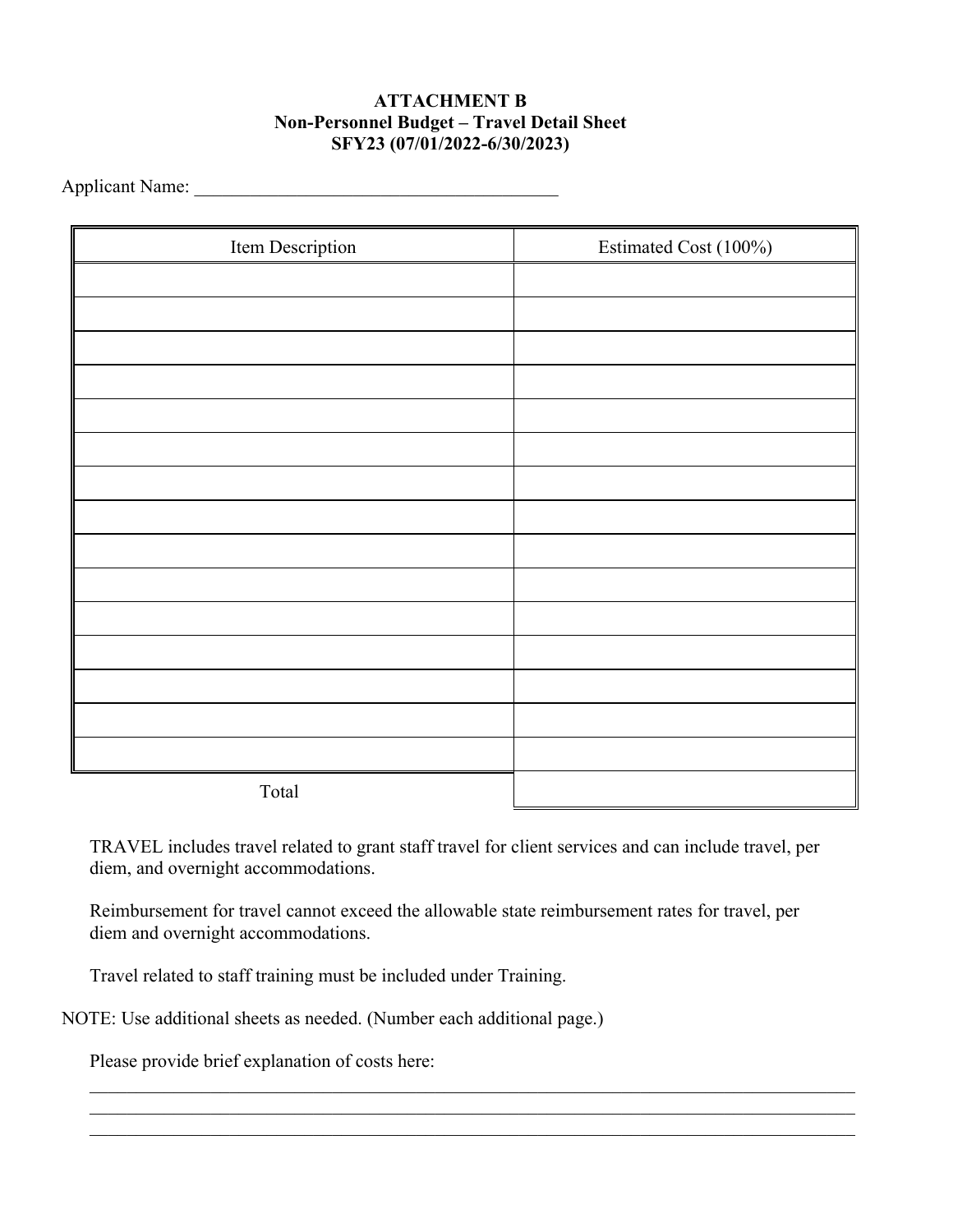## **ATTACHMENT B Non-Personnel Budget – Training Detail Sheet SFY23 (07/01/2022-6/30/2023)**

Applicant Name: \_\_\_\_\_\_\_\_\_\_\_\_\_\_\_\_\_\_\_\_\_\_\_\_\_\_\_\_\_\_\_\_\_\_

| Item Description | Estimated Cost (100%) |
|------------------|-----------------------|
|                  |                       |
|                  |                       |
|                  |                       |
|                  |                       |
|                  |                       |
|                  |                       |
|                  |                       |
|                  |                       |
|                  |                       |
|                  |                       |
|                  |                       |
|                  |                       |
|                  |                       |
|                  |                       |
|                  |                       |
| Total            |                       |

NOTE: Use additional sheets as needed. (Number each additional page.)

Identify each training activity and persons involved. Reimbursement for travel, per diem and overnight accommodations cannot exceed the allowable state reimbursement rate (see enclosed). Food and drink expenses are not an allowable cost unless they can be covered under per diem.

For consultant expenses, give the total number of consultants that will work on the project and their costs (fees, per diem, and travel). Provide the basis for the determination of the rate identified for consultant costs for which Federal funds are requested. The justification should demonstrate how the consultant costs are reasonable, customary, and consistent with the established institutional/organizational/agency policy governing consultant costs.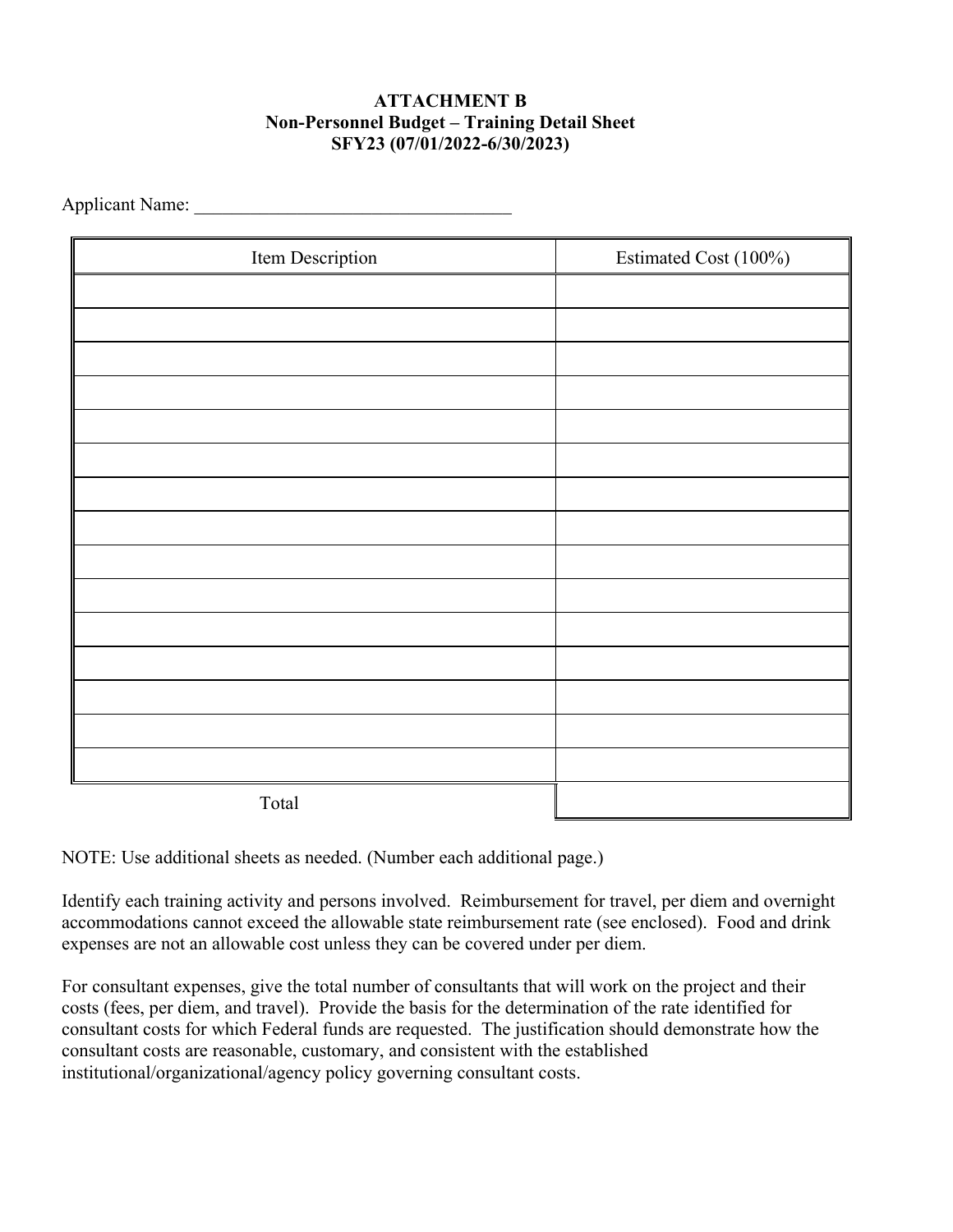## **ATTACHMENT B Non-Personnel Budget – Equipment Detail Sheet SFY23 (07/01/2022-6/30/2023)**

Applicant Name: \_\_\_\_\_\_\_\_\_\_\_\_\_\_\_\_\_\_\_\_\_\_\_\_\_\_\_\_\_\_\_\_\_\_\_\_\_\_\_\_

| Item Description | Quantity<br>(a) | Estimate<br>$(100\%)$<br>Cost Per<br>Item<br>(b) | Total<br>$(100\%)$<br>Cost<br>(a x b) | % Assigned<br>to Project | Total<br>Funds<br>Requested |
|------------------|-----------------|--------------------------------------------------|---------------------------------------|--------------------------|-----------------------------|
|                  |                 |                                                  |                                       |                          |                             |
|                  |                 |                                                  |                                       |                          |                             |
|                  |                 |                                                  |                                       |                          |                             |
|                  |                 |                                                  |                                       |                          |                             |
|                  |                 |                                                  |                                       |                          |                             |
|                  |                 |                                                  |                                       |                          |                             |
|                  |                 |                                                  |                                       |                          |                             |
|                  |                 |                                                  |                                       |                          |                             |
|                  |                 |                                                  |                                       |                          |                             |
|                  |                 |                                                  |                                       |                          |                             |
| <b>TOTAL</b>     |                 |                                                  |                                       |                          |                             |

List non-expendable personal property that has an acquisition of \$50.00 or more.

NOTE: Use additional sheets as needed. (Number each additional page.)

NARRATIVE JUSTIFICATION FOR EQUIPMENT:

Submit detailed justification for each equipment item and how it will be used to achieve objectives of the project.

 $\_$  , and the set of the set of the set of the set of the set of the set of the set of the set of the set of the set of the set of the set of the set of the set of the set of the set of the set of the set of the set of th

\_\_\_\_\_\_\_\_\_\_\_\_\_\_\_\_\_\_\_\_\_\_\_\_\_\_\_\_\_\_\_\_\_\_\_\_\_\_\_\_\_\_\_\_\_\_\_\_\_\_\_\_\_\_\_\_\_\_\_\_\_\_\_\_\_\_\_\_\_\_\_\_\_\_\_\_\_\_\_\_\_\_\_  $\_$  , and the set of the set of the set of the set of the set of the set of the set of the set of the set of the set of the set of the set of the set of the set of the set of the set of the set of the set of the set of th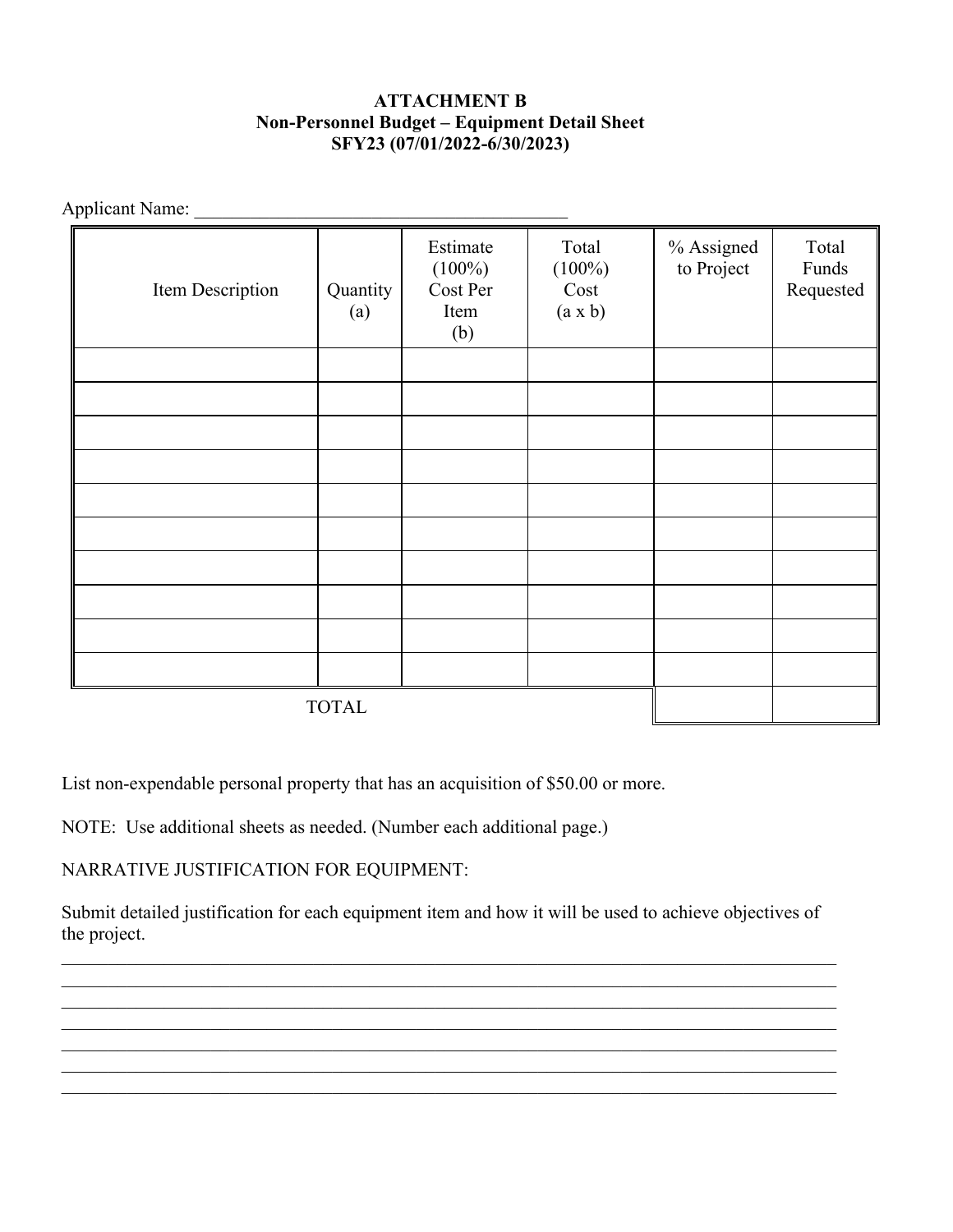## **ATTACHMENT B** Non-Personnel Budget - Participant Travel SFY23 (07/01/2022-6/30/2023)

| Item Description | Estimated Cost (100%) |  |
|------------------|-----------------------|--|
|                  |                       |  |
|                  |                       |  |
|                  |                       |  |
|                  |                       |  |
|                  |                       |  |
|                  |                       |  |
|                  |                       |  |
|                  |                       |  |
|                  |                       |  |
|                  |                       |  |
|                  |                       |  |
|                  |                       |  |
|                  |                       |  |
|                  |                       |  |
|                  |                       |  |
| Total            |                       |  |

<u> 1988 - Johann Stoff, deutscher Stoff aus der Stoff aus der Stoff aus der Stoff aus der Stoff aus der Stoff a</u>